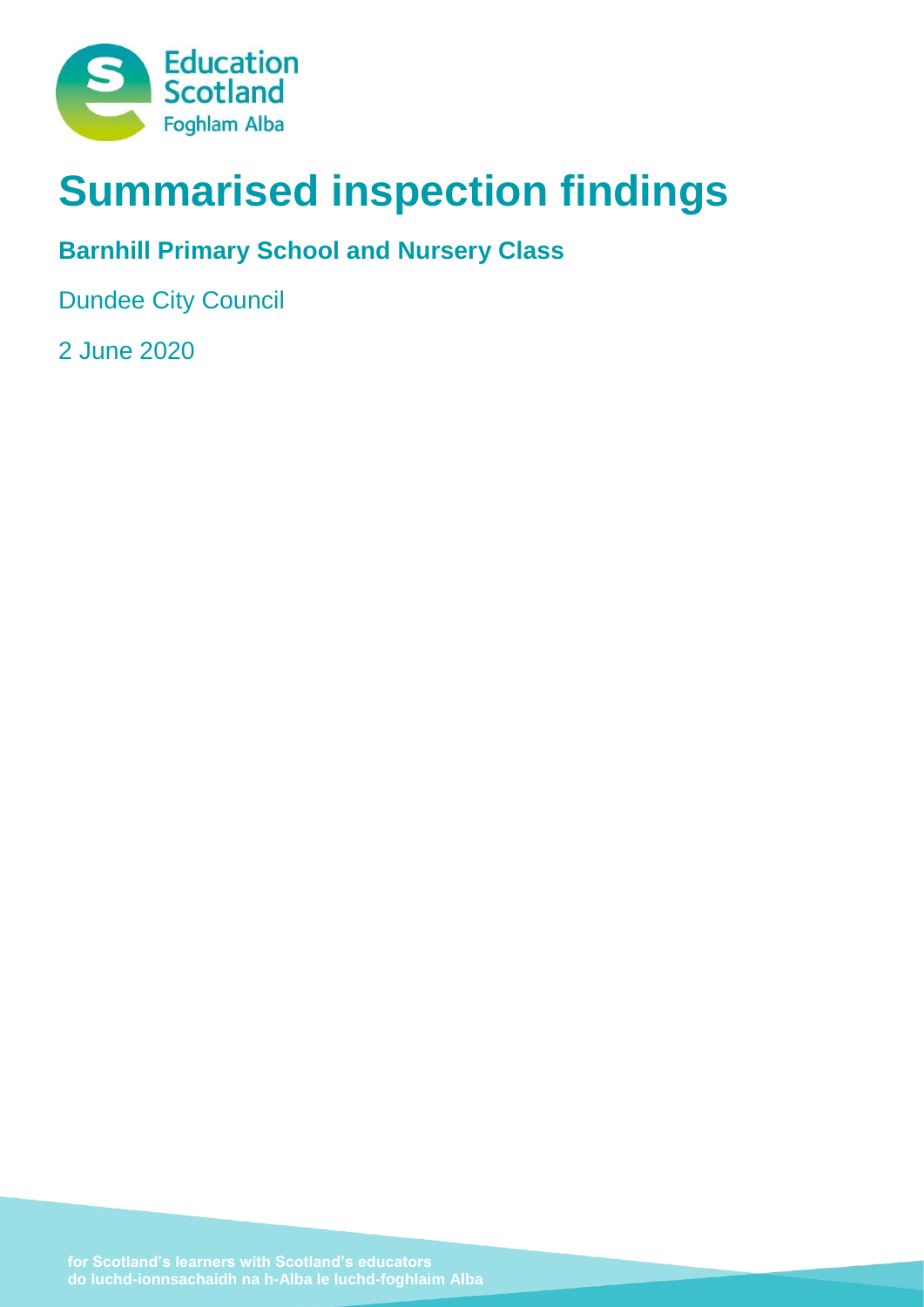# Key contextual information

Barnhill Primary School is situated in Broughty Ferry, Dundee. They have a roll of 459 with an additional 82 children in the nursery. The school is located in a private housing estate in the East of Dundee. The catchment area consists of a small number of children living in Scottish Index of Multiple Deprivation deciles 1 and 2.

# **1.3 Leadership of change very good**

This indicator focuses on collaborative leadership at all levels to develop a shared vision for change and improvement which is meaningful and relevant to the context of the school within its community. Planning for continuous improvement should be evidence-based and linked to effective self-evaluation. Senior leaders should ensure the need for change is well understood and that the pace of change is appropriate to ensure the desired positive impact for learners. The themes are:

- $\blacksquare$  developing a shared vision, values and aims relevant to the school and its community
- $\blacksquare$  strategic planning for continuous improvement
- **n** implementing improvement and change
- The leadership team has refreshed the school vision and values of 'believe, respect, include learn and achieve, and look after each other' (BRILL) in consultation with children and parents. These have been an important feature in the creation of a positive school ethos. The leadership team has a clear vision for school improvement and has undertaken a significant range of improvements to the school over the last few years. As a result, the quality of learning and teaching in most classes is strong, and attainment in literacy and numeracy is very good.
- The school is in receipt of a small amount of Pupil Equity Funding (PEF). The headteacher has used it wisely and prioritised much of the funds to improve the quality of learning and teaching overall. As a result, the standard of teaching in most classes is very good and in a few classes, excellent. The headteacher has been successful in developing a strong staff team who work collaboratively to establish the Barnhill shared standard for the quality of learning and teaching. This standard helps clarify high expectations and supports the drive for consistency in expectations across the school. Staff have established a strong 'Relationships Blueprint' to promote wellbeing and positive relationships and behaviour across the school. As a result, children respond very well to the consistent approach staff use to deal with conflict and build positive relationships. Working together, staff, the leadership team and local authority support staff have improved the approaches to listening and talking, reading and children's conceptual understanding in mathematics.
- All priorities in the school's improvement plan have a clear focus on equity, addressing the attainment gap and raising attainment. Staff identify priorities for improvement through self-evaluation, making effective use of How good is our school? (4th edition), and analysis of attainment data. The leadership team has a rigorous quality assurance programme to ensure they monitor the quality of learning and teaching and measure the impact of improvements. Staff are reflective and take initiative to improve the school further.
- There has been positive impact of changes introduced across the school. Staff have a well-developed knowledge of the social, economic and cultural context of the school. This is helping to inform their approaches to equity and their understanding of the needs of children and families. Staff are extremely motivated to work collaboratively towards improving the school. The majority of staff engage well with action research which they disseminate to other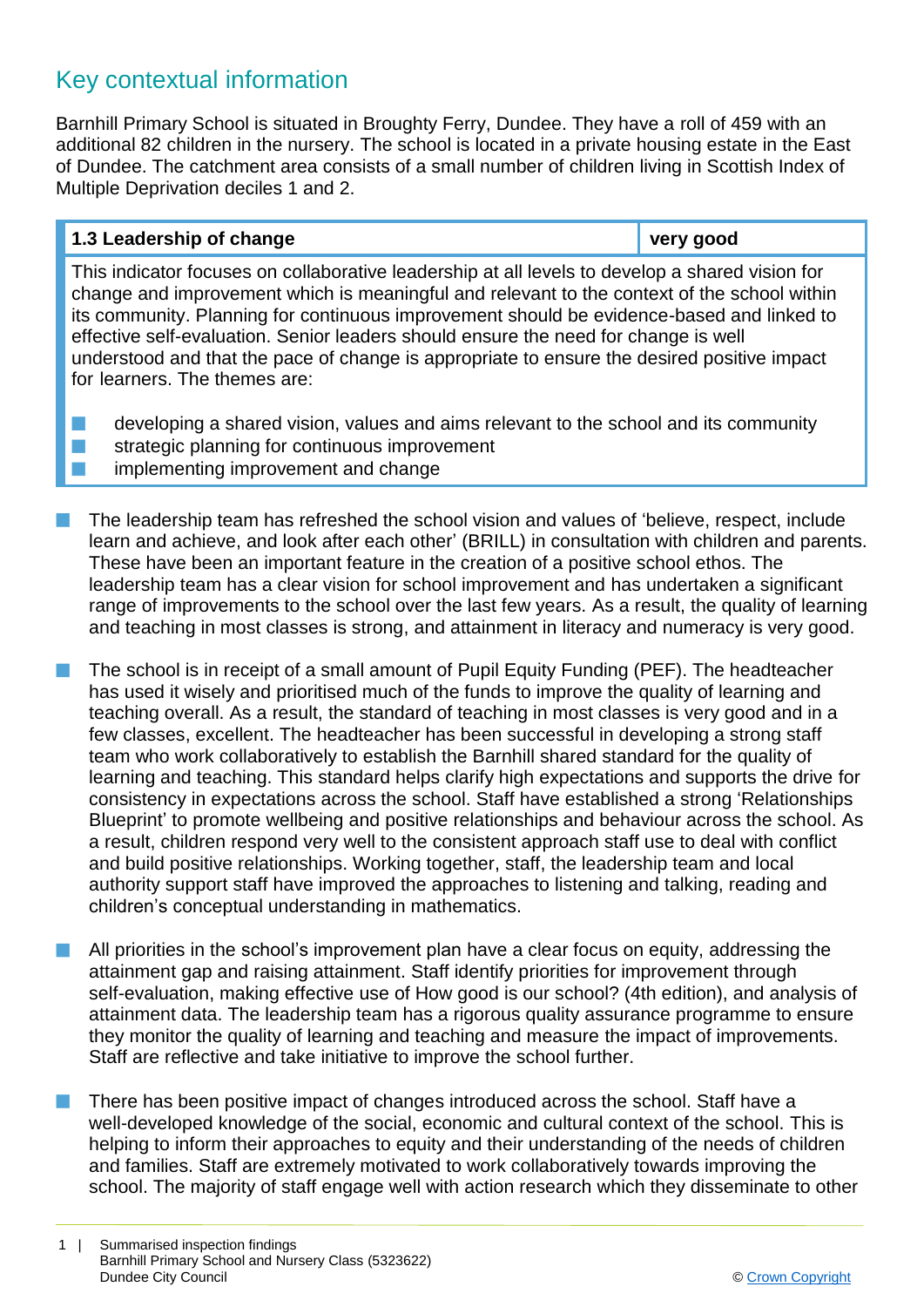staff to secure improvements. For example, one member of staff developed a new approach to improving talking and listening and shared it with all staff. As a result, attainment in talking and listening is very good. Staff have worked well with the attainment adviser, the University of Glasgow and representatives from the local authority to secure changes across the curriculum. The headteacher has prioritised improving the rigour and accuracy in staff's use of self-evaluation to help raise attainment. As a result, staff now have reliable information to inform the regular tracking meetings to review children's progress. They use this information well to identify an appropriate range of priorities and implement a range of interventions to raise attainment. For example, staff have established a nurture room to support children's social and emotional needs. Staff should continue to review arrangements to how the school meets children's needs. At present, information on interventions for individual children and their progress is not easily accessible for staff to use effectively. A few more children would benefit from having their needs assessed.

n Most children have opportunities to develop leadership skills through their involvement in leading house teams, being part of the junior leadership team and their work as digital leaders. Junior leaders take part in identifying areas for improvement and provide feedback on school priorities. They play a lead role in linking with the parent council on school priorities. There is scope to include more children in identifying and leading areas, such as school improvement. Teachers are increasingly encouraging children to discuss their skills in relation to potential future careers. Children have a range of experiences to develop their skills for life such as working with Heart Start, running a café and working with a local bank on money sense. Senior leaders have made an early start to developing approaches to 'Developing the Young Workforce' (DYW) across the school. They should now use the Career Education Standard 3-18 to develop this further.

Senior leaders are working with parents to develop effective partnerships to address inequity and support children's learning. They make good use of the family support worker to provide a range of out of school provision to support families. As a result, a few parents are able to engage more effectively in their child's education and to remove barriers to participation.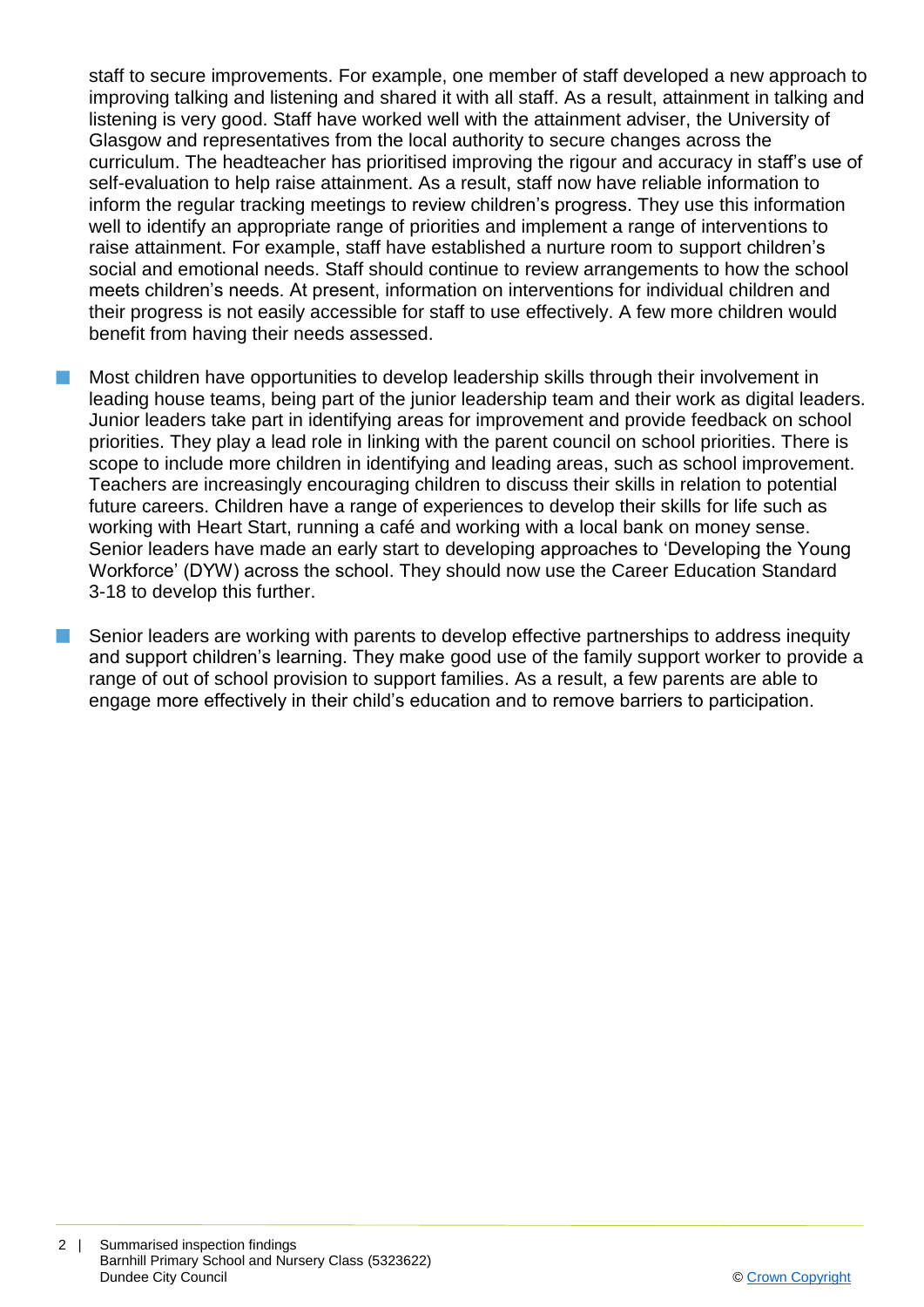| 2.3 Learning, teaching and assessment                                                                                                                                                                                                                                                                                                                                                                                    | very good |  |
|--------------------------------------------------------------------------------------------------------------------------------------------------------------------------------------------------------------------------------------------------------------------------------------------------------------------------------------------------------------------------------------------------------------------------|-----------|--|
| This indicator focuses on ensuring high-quality learning experiences for all children and<br>young people. It highlights the importance of highly-skilled staff who work with children,<br>young people and others to ensure learning is motivating and meaningful. Effective use of<br>assessment by staff and learners ensures children and young people maximise their<br>successes and achievements. The themes are: |           |  |
| learning and engagement<br>quality of teaching<br>effective use of assessment<br>planning, tracking and monitoring                                                                                                                                                                                                                                                                                                       |           |  |

 $\blacksquare$  Staff have worked well with the leadership team to articulate the Barnhill standard for the quality of learning and teaching. This provides staff with clear support and guidance on how to deliver high quality learning and teaching. As a result, teaching and learning across the school is of a very high standard. To improve this guidance further, staff should include their expectations on assessment within this document. This would help support new or less experienced staff to understand the school's approaches to assessment when they join the school team.

 $\blacksquare$  Overall, there are very positive relationships between staff, children and their peers. There is a strong nurturing ethos, where children are happy and are highly motivated by their learning in almost all classes. Across the school, children enjoy learning, are enthusiastic and keen to learn. Children work well independently, in pairs and in groups. They feel that adults listen to them and seek their views and opinions. The junior leadership team supports staff in monitoring the quality of learning and teaching across the school. Children provide feedback to staff to help improve experiences in classes. This supports staff to create high quality learning experiences for children. Most staff share the purpose of learning activities with children. In almost all lessons, children are clear about how to achieve success.

In most classes, the quality of teaching is very good, with a few examples of excellence. In almost all lessons, staff provide clear and helpful explanations and instructions which support children's learning. Teachers use questioning effectively to check understanding and build on prior learning. Increasingly, children have opportunities to exercise choice in their learning and engage in tasks which encourage creativity. Staff are well organised and differentiate their teaching effectively. In doing this, they meet the needs of most children well. There is appropriate challenge for children in most lessons. Staff should now review approaches to setting children across year groups for reading and for numeracy to ensure all children's learning and wellbeing needs are well met.

Dundee City Council has recently improved internet access and hardware to support the development of digital skills across the school. As a result, most staff use digital technologies effectively to enhance learning. Children are increasing in confidence in sharing learning through digital technologies. Staff should continue with plans to use digital technologies to enhance learning and share learning with parents. Pupil digital leaders have created a digital learning action plan. They are beginning to improve digital learning in most classes through providing support in coding, e-safety and animation.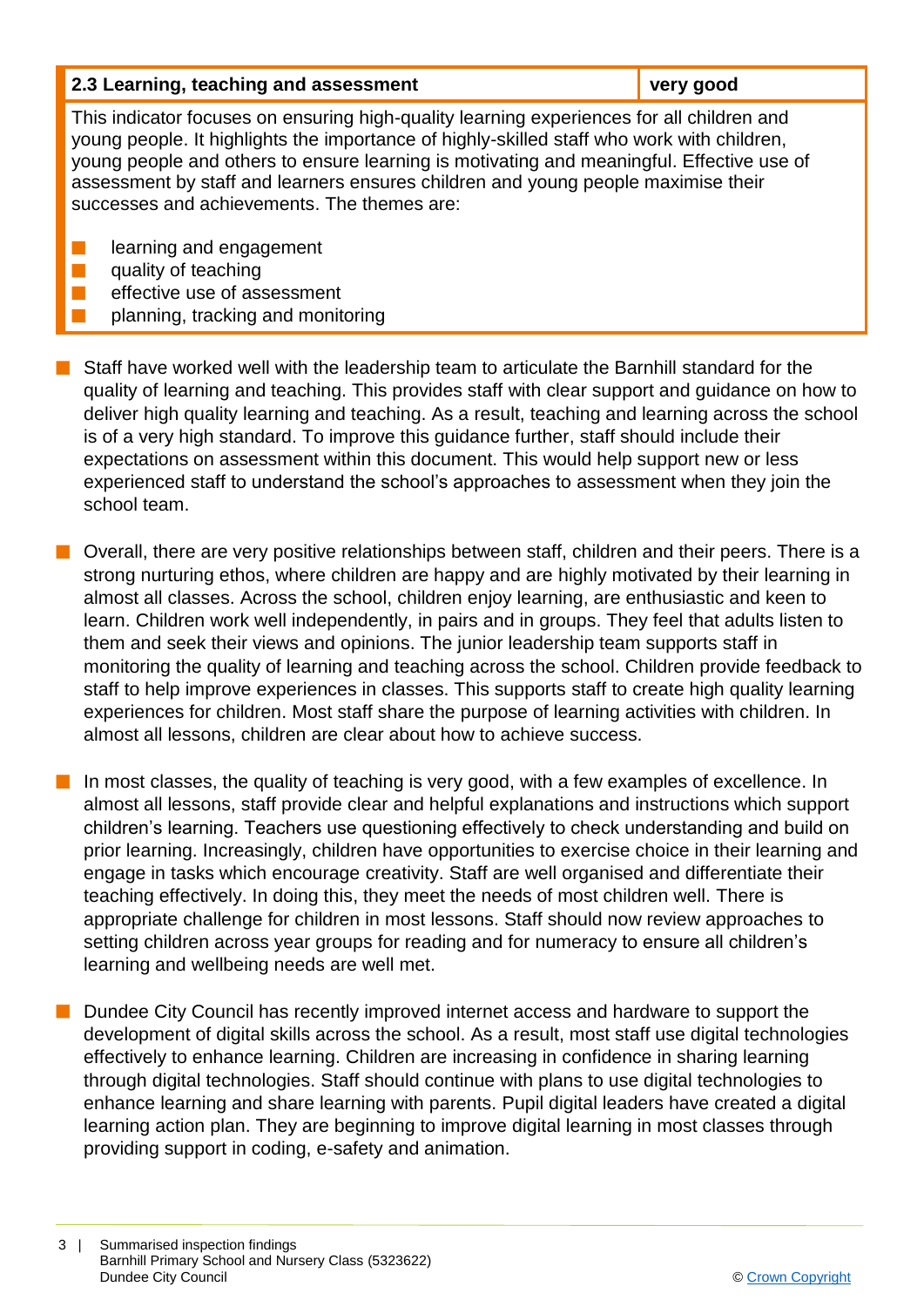- **n** Almost all staff create effective assessment tasks aligned to the planned learning in literacy and numeracy. A majority of staff plan effective assessment tasks across the curriculum. As a result, teachers' assessments inform teaching and learning effectively. Most staff use assessment information well to identify interventions in learning and to plan next steps for learners. They are gaining confidence in analysing information and data from standardised assessments to identify specific needs and review approaches. Staff make good use of the National Benchmarks to support assessment and moderation across the majority of curricular areas. Staff plan learning with their stage partners to help share the standard expected effectively. The school uses 'Feedback Friday' with very good effect to ensure that children are involved in reviewing and identifying next steps in their learning. Children use peer assessment well in most classes, to give and receive constructive feedback.
	- n Teachers plan lessons well across most areas of learning. All staff use Dundee City Council progression pathways in literacy and numeracy. This supports staff well to track progress and plan to meet most children's needs effectively in most classes. There is a need ensure the barriers to learning for a few children are identified sooner. A few more children would benefit from having their learning planned using short, focused targets.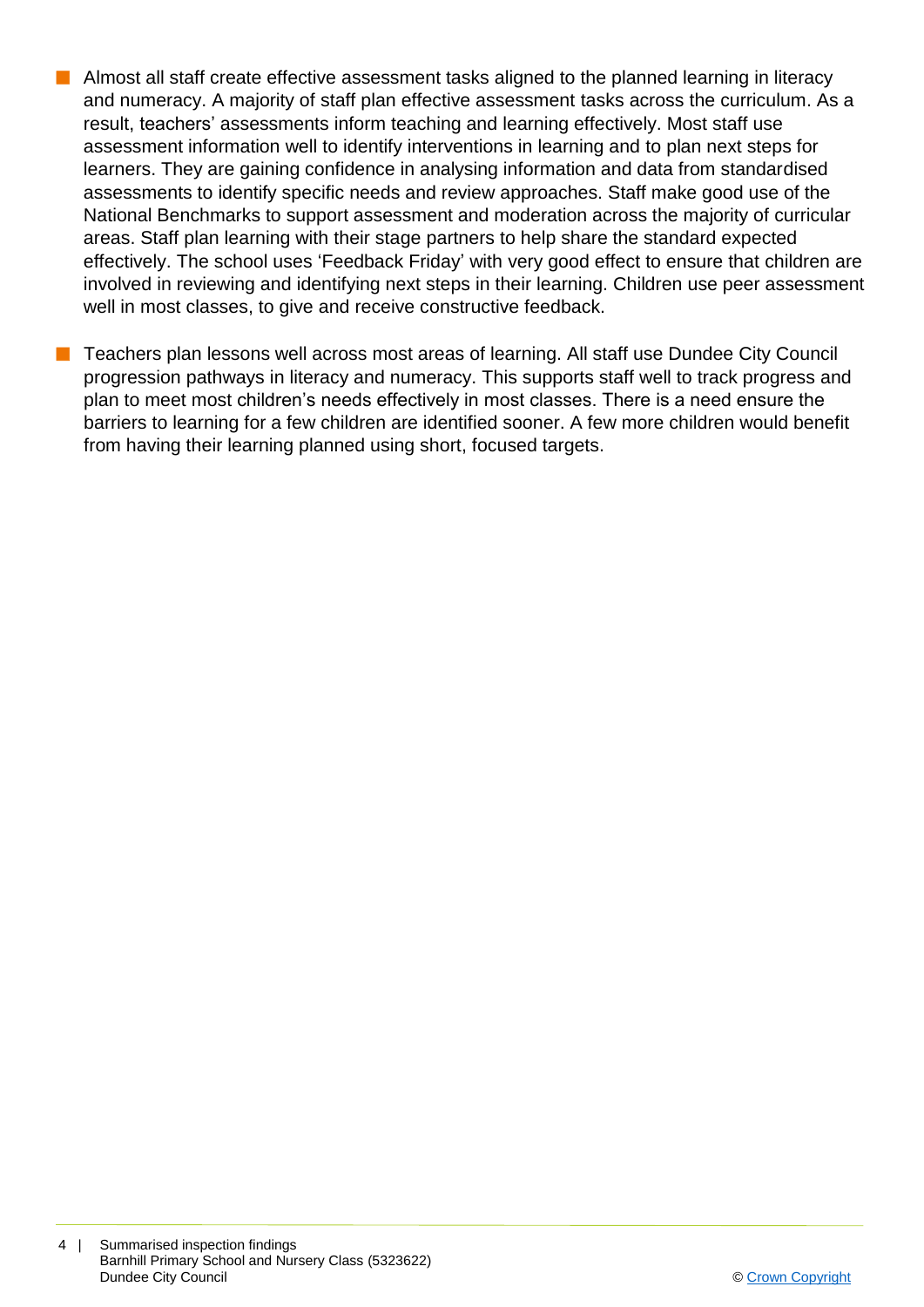## **2.2 Curriculum: Learning pathways**

- n The headteacher has identified further development of the curriculum as a priority for the school. The leadership team have created a draft curriculum rationale in consultation with children and staff.
- $\blacksquare$  They should now include the views of parents and carers and the views of the wider community. The draft rationale is underpinned by the school's values BRILL. It also illustrates how the school plans to provide learning across the four contexts of the curriculum.
- The headteacher has put in place revised progressive pathways for literacy and numeracy. These are linked to the Curriculum for Excellence experiences and outcomes and are linked to National Benchmarks. This supports continuity and progression in learning across the school. Most staff use progression pathways for most other curricular areas, but this is not yet consistent across the school.
- Staff worked collaboratively to review interdisciplinary learning by bring together bundles of experiences and outcomes under themed contexts. This is helping provide a balance of experiences for children over time. A more consistent use of progression pathways across all classes will help to provide further progression in learning within interdisciplinary learning.
- **n** All children receive their entitlement to two hours quality physical education. Currently, children do not receive regular enough learning and teaching in modern languages. Senior leaders and staff need to plan a progressive and comprehensive learning pathway for languages. This should allow all children to access fully their entitlement to learn modern languages as outlined in the Scottish Government's 1+2 policy.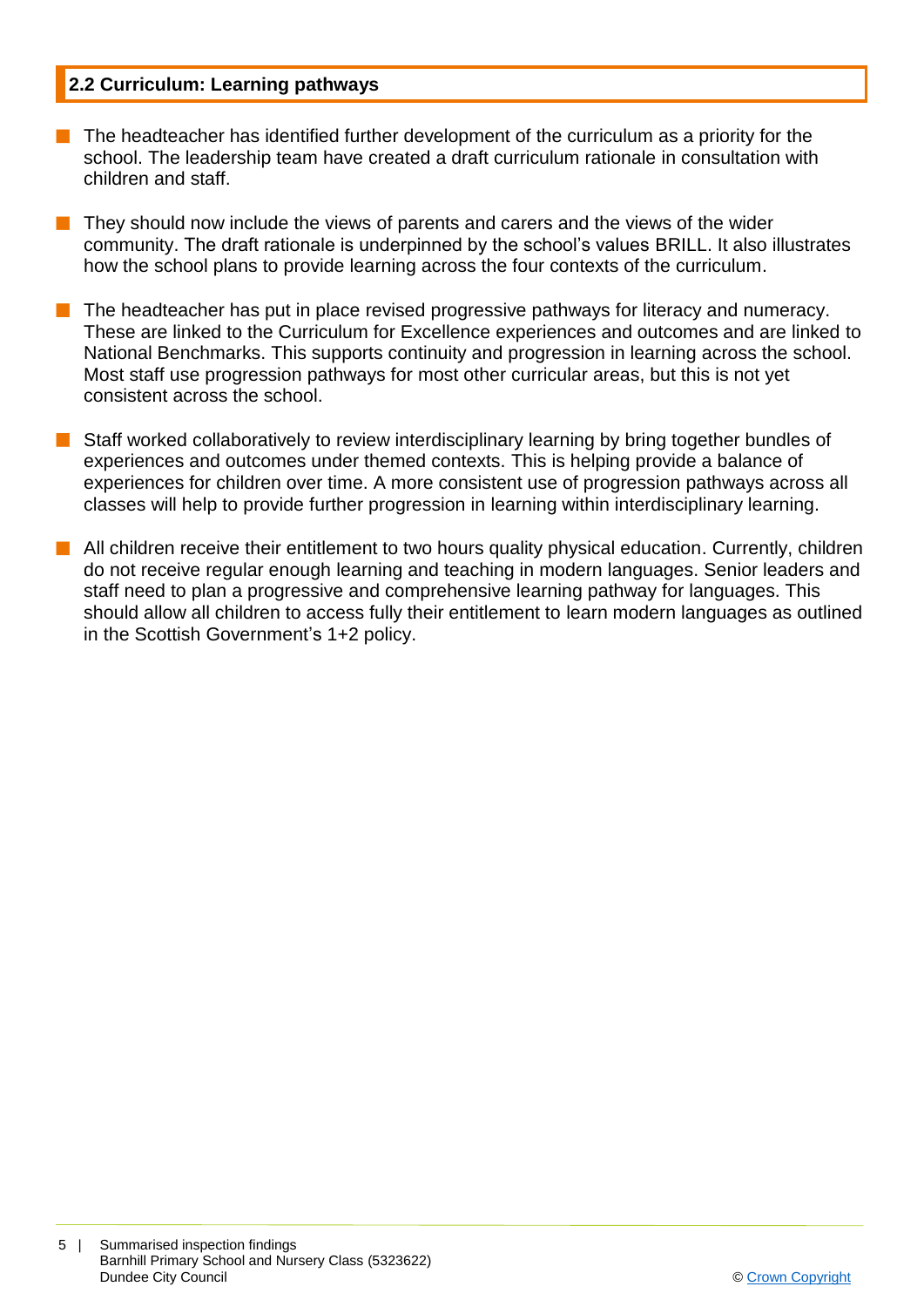#### **2.7 Partnerships: Impact on learners – parental engagement**

- The headteacher and staff have developed very positive relationships with parents. Most parents feel welcomed in the school and feel they can approach staff easily to discuss their child. Staff provide opportunities to share learning with parents through open days, parents' evenings and activities such as class enterprise activities. A few parents would like more frequent, specific information on their child's progress. The school has an active and supportive Parent Council. Partners highlight the school's positive approach to collaborative working to meet the emotional, social and pastoral needs of children.
- The school engages effectively with a number of partners to enhance the delivery of aspects of the curriculum and to provide opportunities for wider achievement through extra-curricular activities. These partners include the Active Schools Co-ordinator, parent volunteers and the school chaplain.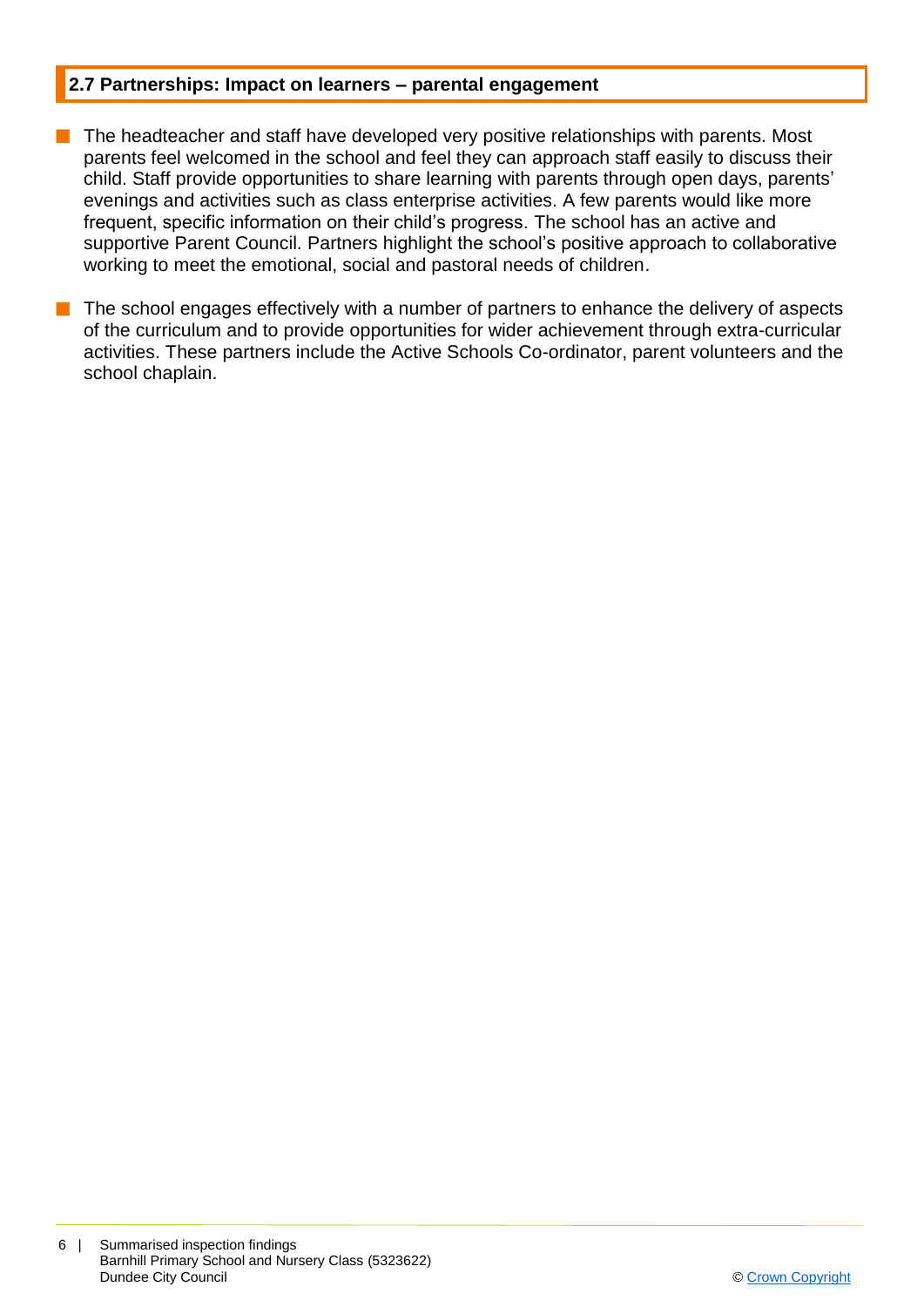# **2.1 Safeguarding**

**n** The school submitted self-evaluation information related to child protection and safeguarding. Inspectors discussed this information with relevant staff and, where appropriate, children. In addition, inspectors examined a sample of safeguarding documentation. At the time of the inspection, there were no identified areas for development.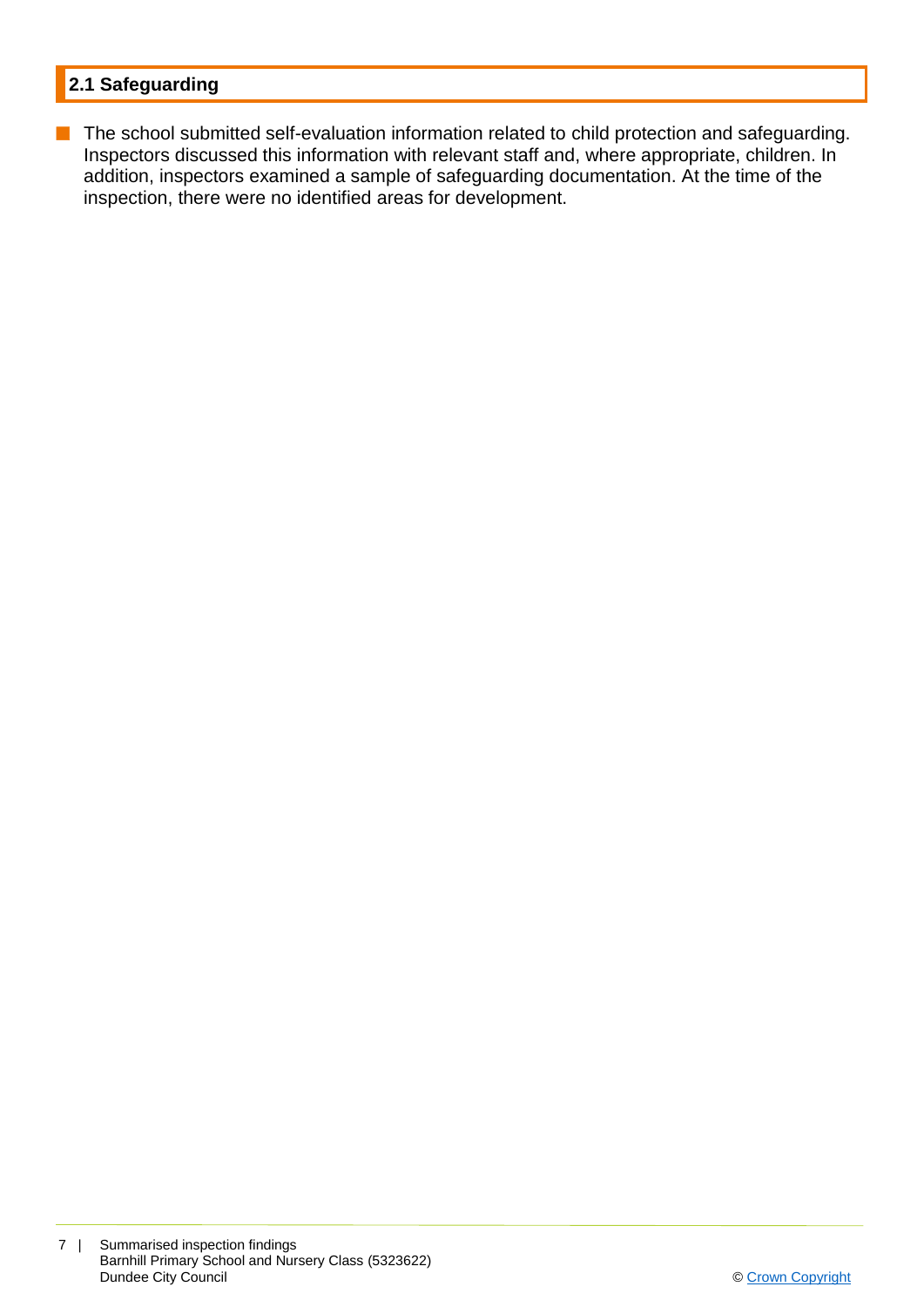### **3.1 Ensuring wellbeing, equality and inclusion <b>good good**

This indicator focuses on the impact of the school's approach to wellbeing which underpins children and young people's ability to achieve success. It highlights the need for policies and practices to be well grounded in current legislation and a shared understanding of the value of every individual. A clear focus on ensuring wellbeing entitlements and protected characteristics supports all learners to maximise their successes and achievements. The themes are:

- $\blacksquare$  wellbeing
- $\blacksquare$  fulfilment of statutory duties
- $\blacksquare$  inclusion and equality
- n The Barnhill vision BRILL is widely evident in Barnhill Primary School. Children recognise the positive impact the school vision has on their learning in the classroom and their friendships in school. They are very well mannered and well behaved. Most children enjoy school and feel it is helping them to become more confident.
- n The recently introduced 'Relationships Blueprint' ensures all staff have shared expectations on improving emotional resilience for all children. Staff know children well and understand the needs of their families and the local community. Most children feel staff treat them fairly and with respect. BRILL awards, golden tickets and house points provide children with good opportunities to appreciate their personal skills and those of others. Children talk very positively about 'Feedback Friday' which provide opportunities to reflect well on their learning and their emotional health. This is supporting children to be sensitive and have empathy for others. Teachers' shared understanding of the 'Magic 5' questions is leading to consistency in restorative approaches. This approach supports children to resolve issues and problems positively through discussion.
- **Notatally Staff across the school support children with useful opportunities to discuss their health and** wellbeing. In some classes, staff are beginning to use wellbeing indicators well with children to give them ownership of their own actions. For example, children in P3 know that looking after school property is an example of them being responsible. Children with barriers to learning use the wellbeing indicators to identify areas in which they feel less confident. Staff should provide all children with regular opportunities to use the wellbeing indicators regularly to review their own wellbeing. This can be helpful to support all children set personalised targets and have greater ownership of improving their own health and wellbeing. This will also support senior leaders to monitor and track wellbeing across the whole school.
- n Children in Barnhill Primary School contribute and influence the life and work of the school through a range of leadership groups. This includes as house captains, Eco Committee, digital leaders, P7 buddies and pupil-led lunchtime groups. The junior leadership team organised a whole school competition to design a poster displaying the school vision giving all children the chance to be effective contributors. They worked with a local graphic designer to create the winning design which is displayed widely. The 'Respect Me' team used the Barnhill Standards and learning walks to ensure a 'cosy corner' is available in every classroom. This provides all children with an attractive classroom space to be calm and regulate their emotions. Digital leaders carried out a survey and in response to children's needs, the provision for digital learning in all classrooms has improved. These opportunities build self-esteem and leadership skills well in children. The school should plan for all children to contribute to school improvement, not only to make improvements, but also to continue to ensure children feel valued within school.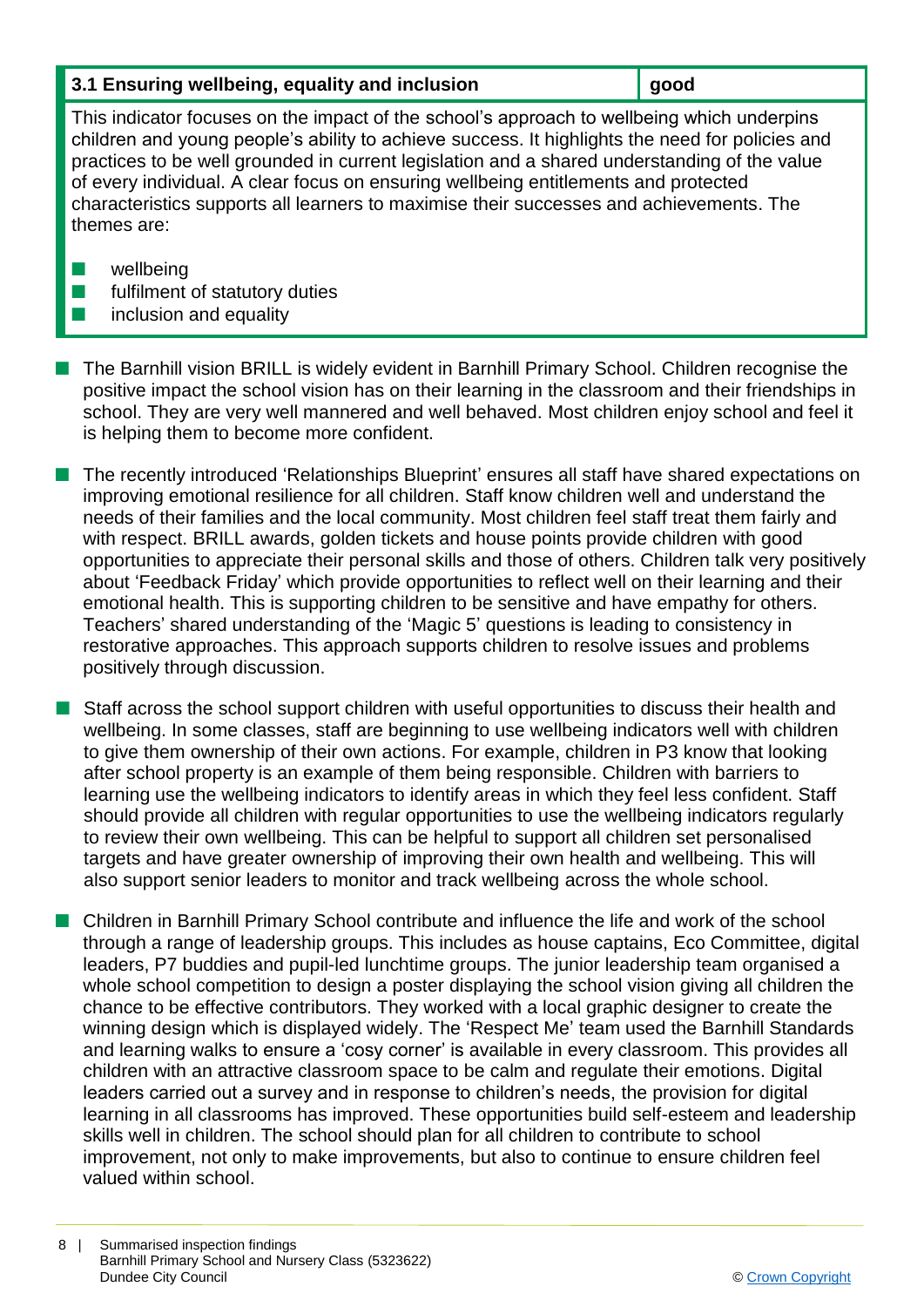- **n** All staff understand well their role in supporting the health and wellbeing of children and their families. Staff participate in professional learning activities on children's mental health and nurturing approaches. This helps them to better understand children's needs and use appropriate strategies to support them. As planned, senior leaders should offer this training to parents and carers to support children at home. The 'Beehive' classroom provides a welcoming safe base for children to access support and overcome barriers to learning. Parental feedback reports that this provision is especially effective in supporting children with transitions into school in the morning, and helping them to feel secure. There is a need to improve the Beehive approach further, to include a more thorough assessment of children's social and emotional needs. This will allow staff to use data to plan effective interventions and measure children's progress more effectively.
- All staff understand their roles and responsibilities in relation to statutory duties. Attendance across the school is high and in recent years, there have been no exclusions. Most parents feel that the school deals with bullying effectively and almost all children are confident they have someone to speak to about worries or concerns. A few parents and children would like the school to do more to develop further children's understanding of anti-bullying. Children in the 'Respect Me' team are working well to improve relationships and promote a culture of respect. Teachers are very pro-active to address any concerns or issues that arise. For example, teachers in the upper stages are helping children to identify and understand the importance of respecting others when using social media. This provides children with coping strategies and helps them understand their rights and responsibilities when socialising online.
- During regular meetings, senior leaders and staff discuss the needs of children with barriers to learning. Support staff and teachers offer a range of useful supports for small groups and individual children. As a result, most children with barriers to learning are making good progress. Senior leaders, with staff, should include children and their parents in regular meetings to plan targets for children. Staff should review targets regularly to measure progress and agree further steps. This will ensure children and their parents are fully involved. Senior leaders recognise that the school would benefit from reviewing its approach to staged intervention. The leadership team should develop a whole-school staged intervention policy to ensure early identification of need for children with barriers to learning. The leadership team should now develop a more streamlined approach to monitoring children's progress towards achieving their targets. These changes are needed to ensure improved outcomes for more children with additional support needs.
- The school and family development worker has strong relationships with parents which supports children and their families well. Staff use child plans, which focus on improving children's outcomes using the wellbeing indicators, to identify effective interventions. A young carers support group helps children to experience a range of enjoyable activities and to access useful help from outside agencies. This is helping them to be more confident.
- The main duties under the Schools (Health Promotion and Nutrition) (Scotland) Act 2007, to promote the school meal service, ensure access to free drinking water and ensure those entitled to a free school meal are not openly identified, are being met. The planned menu meets appropriate nutritional standards.
- **n** Staff provide a range of meaningful experiences to improve children's understanding of nutrition and health. For example, children in P2 are learning about the journey of food from the farm to their plate. Children in P6 research nutritionally balanced menus from websites and other reliable sources. These experiences help children to choose healthy foods and understand better their changing dietary needs for different stages of life.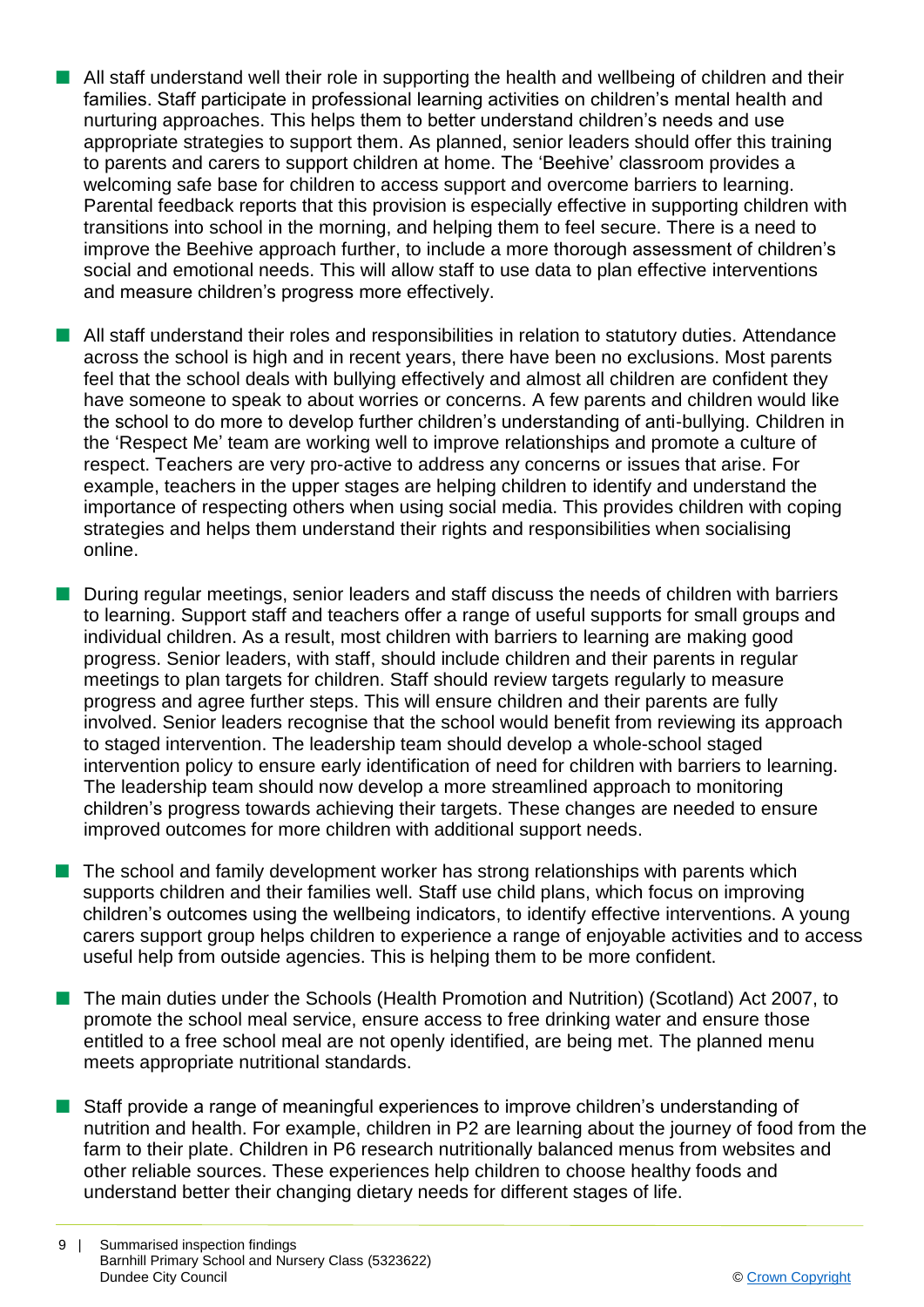■ Barnhill Primary School is warm and welcoming and there is an inclusive ethos in all classes. All children participate in worthwhile community activities. This builds their citizenship skills well. For example, children share their learning with and entertain local residents at 'The Butterfly Café'. The school is aware of the need to explore further issues of equality and diversity with children to help them understand their place in the wider Scotland context. The school has made a positive start to developing children's understanding of the United Nations Conventions on the Rights of the Child (UNCRC). As planned, the school should continue to develop this and improve children's understanding of their rights within the local and global context.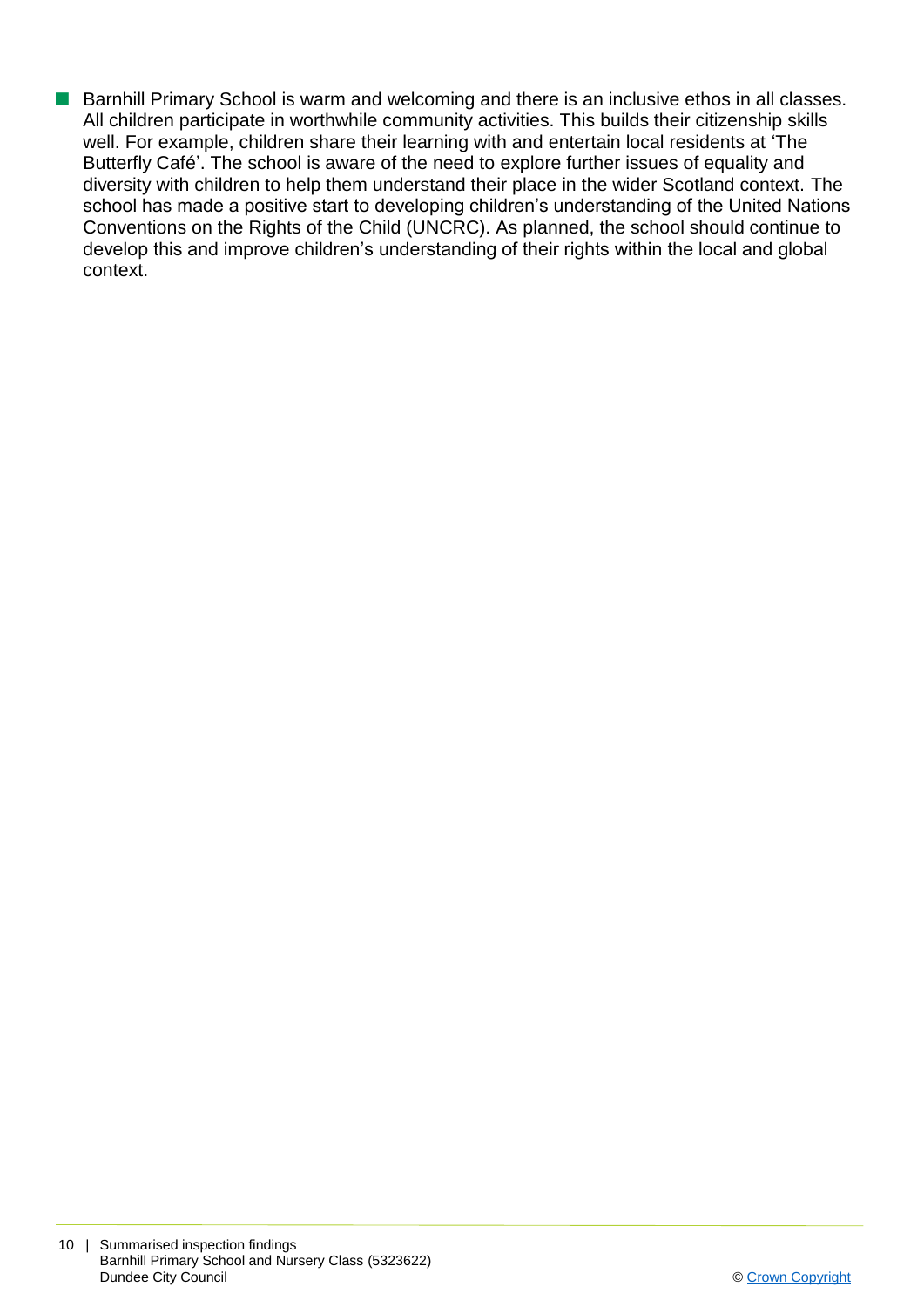| 3.2 Raising attainment and achievement                                                                                                                                                                                                                                                                                                                                                                                  | very good |  |
|-------------------------------------------------------------------------------------------------------------------------------------------------------------------------------------------------------------------------------------------------------------------------------------------------------------------------------------------------------------------------------------------------------------------------|-----------|--|
| This indicator focuses on the school's success in achieving the best possible outcomes for all<br>learners. Success is measured in attainment across all areas of the curriculum and through<br>the school's ability to demonstrate learners' achievements in relation to skills and attributes.<br>Continuous improvement or sustained high standards over time is a key feature of this<br>indicator. The themes are: |           |  |
| attainment in literacy and numeracy<br>attainment over time<br>overall quality of learners' achievement<br>equity for all learners                                                                                                                                                                                                                                                                                      |           |  |

# **Attainment in literacy and numeracy**

■ Children's attainment in literacy and English and numeracy and mathematics is very good. Most children with barriers to learning are making good progress in their learning. Staff plan and moderate standards well through joint working within their stage partners. Approaches to monitoring and tracking children's progress are sound. As a result, most staff are accurate in their judgements on achievement of a Curriculum for Excellence level. Most staff plan and track children's learning across most curricular areas. Staff should now work together to ensure this is consistent across all classes.

## **Attainment in literacy and English**

■ Overall, children's attainment and progress in literacy and English is very good.

#### **Listening and talking**

■ Children's attainment overall in listening and talking is very good. At the early level, almost all children listen and respond to cues appropriately. All children show enjoyment when listening to stories. At first level, almost all children listen well and respond confidently in group discussions. At second level, almost all children show confidence in communicating clearly and audibly in a range of different contexts. Almost all children across the stages contribute relevant ideas to discussions and justify their opinions with confidence. Children's skills in listening to each other and adults in social contexts and conversations is an important strength. The new initiative to improve children's communication skills is having a positive impact on children's attainment in listening and talking, particularly at first and second level.

#### **Reading**

■ Overall, children's attainment in reading across the levels is very good. Most children are making very good progress in reading. Across the school, a few children are exceeding national expectations. At the early level, most children read aloud familiar texts with good awareness of simple punctuation. Almost all children are confident in summarising short texts. At the early level, senior leaders and teachers should keep under review approaches to developing the skills of reading to ensure children develop reading skills across the curriculum. At first level, almost all children read aloud a familiar piece of text with appropriate fluency and understanding. They can identify a favourite author and can explain reasons for their preferences of genres. Most children understand and answer confidently literal, inferential and evaluative questions with accuracy. At second level, almost all children read fluently with expression, linked to punctuation. Most are confident in talking about characters, setting, plot and reasons for choice of genre. Children should now link their understanding of literary techniques in their reading to improve their writing further.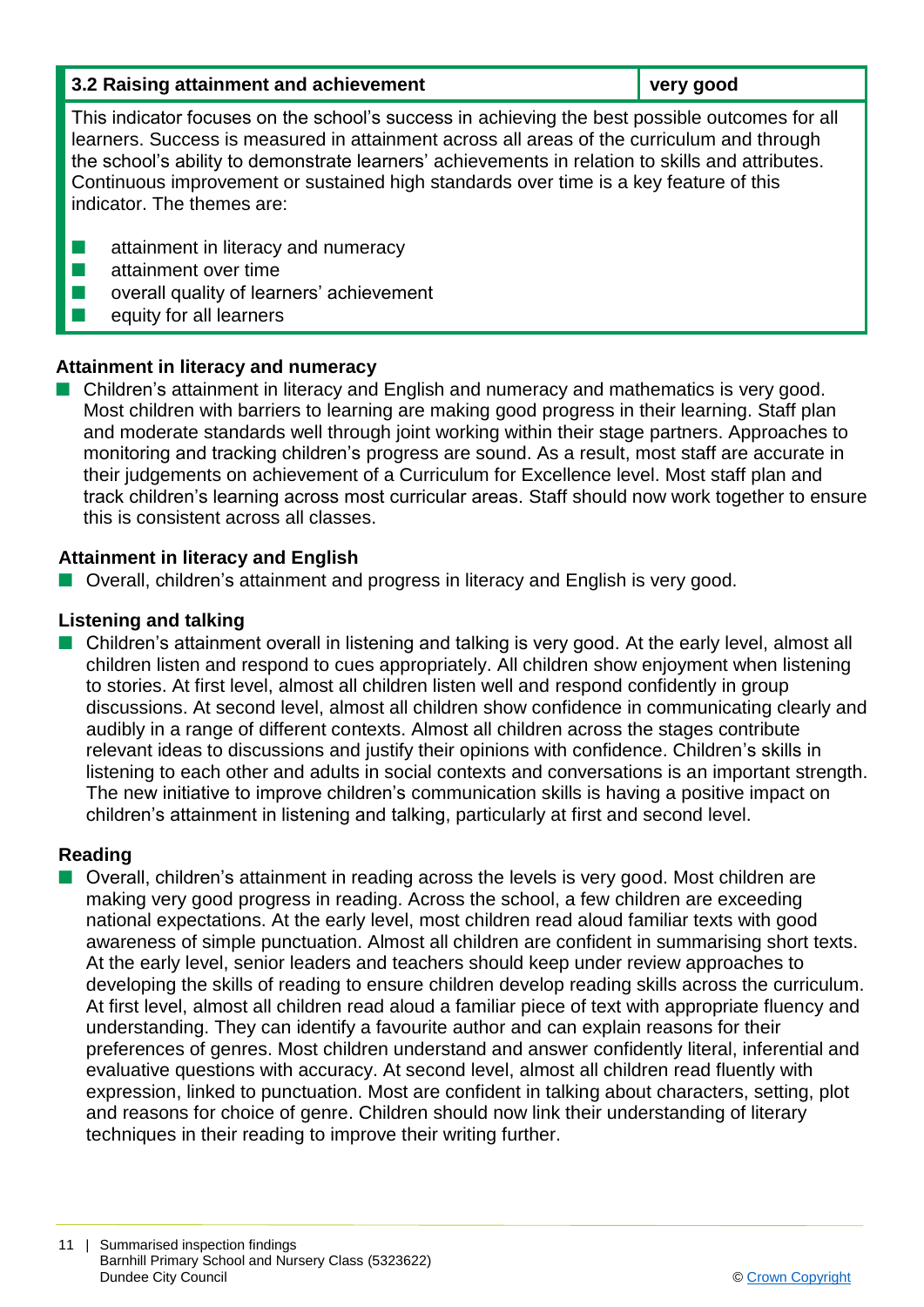# **Writing**

■ Overall, children's attainment across the levels in writing is good. Most children are making good progress in writing and a few are exceeding national expectations. Across the school, children are developing well their skills in planning and writing for a range of purposes. At the early level, most children can form a meaningful sentence and punctuate appropriately. Most children are confident in using strategies to check spelling and apply their knowledge of phonics when attempting to spell new words. At first level, most children use with increasing accuracy, simple punctuation and common conjunctions to link sentences. They create texts for a range of purposes and audiences, with recognisable features of genre. At second level, most children write accurately in a range of genres. This includes writing about personal experiences, imaginative stories and poetry. Most children know how to use paragraphs effectively to organise ideas and themes and use an increasing range of punctuation accurately. There is a need to improve the standards of presentation in writing and spelling across the school.

# **Attainment in numeracy and mathematics**

**n** Overall, children are making very good progress in numeracy and mathematics. The school's focus on improving conceptual development in number is supporting children's understanding of number concepts and processes. As a result, children are becoming increasingly confident to explain their mathematical thinking to each other and their teacher.

# **Number, money and measure**

**n** Almost all children working towards early level are able to count, identify and recognise numbers to 10, with a few working within 20. At first level, most children read, write, order and recite whole numbers to 1,000. They have a good understanding of fractions and can compare the size of fractions and place simple fractions in order on a number line. Most children use their knowledge of everyday objects to provide reasonable estimates of length. At the second level, most children show a confident grasp of all tables and can multiply and divide large numbers. Across the school, children are developing their understanding of place value and number processes well. Children have a very good knowledge and understanding of number, money and measurement. As children progress through the levels, almost all are able to carry out key number operations accurately. Increasingly, children across the school are beginning to talk about using a range of strategies to carry out tasks mentally.

# **Shape, position and movement**

**n** Children's knowledge and understanding of shape, position and movement is good across the school. At early and first level, almost all children can recognise and name a variety of shapes and can discuss their properties. Children at first level are unable to use and apply positional language consistently. At second level, children talk confidently about the properties of a range of triangles and circles, but are less confident in their understanding of perimeter and area.

# **Information handling**

- n Children at early and first levels have opportunities to collect and present data in a range of ways, including pictorial representation. Children at second level can present and interpret data from a variety of graphs.
- **n** Across the school more work is required to develop children's understand and application of probability and chance.

# **Attainment over time**

■ Staff ensure children maintain high levels of attainment over time and have a clear focus on raising attainment. Overall, there is a positive trend with most children making very good progress in their learning in literacy and numeracy. Senior leaders and teachers have very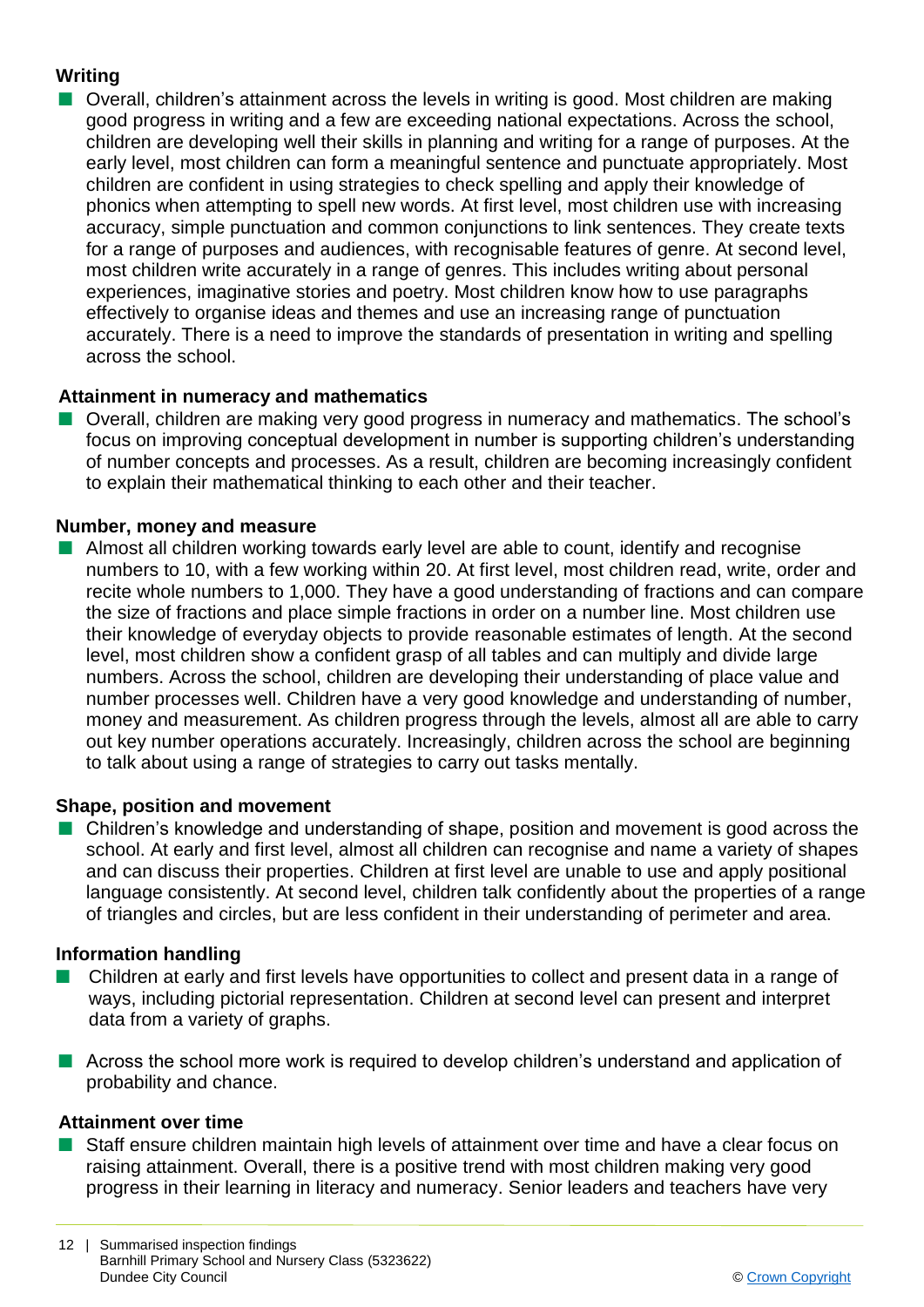robust arrangements in place to monitor data on children's attainment and achievements for reading, writing, talking and listening, and numeracy and mathematics. Staff have made a positive start to tracking curriculum areas, other than literacy and numeracy. For example, teachers have begun to track children's progress in areas of the curriculum such as technologies, PE and health and wellbeing. This continued, will help to give a fuller overview of children's overall progress over time.

### **Overall quality of learners` achievement**

- $\blacksquare$  Children value opportunities to take roles of responsibility through participation in the junior leadership team, Eco committee, sports clubs, as well as meaningful opportunities to work with partners across the community. Children are developing their self-confidence and leadership skills as part of the junior leadership team. Through this, children promote pupil voice across the school and contribute to the school's work in improving the quality of teaching Children are increasingly taking the lead in running clubs and activities. As part of the 'Respect Me' team children are developing well their sense of responsibility as citizens promoting anti-bullying across the school. In addition, groups of children regularly take part in the school's joint initiative with a local church and Alzheimer Scotland in 'The Butterfly Café'. This intergenerational work is helping children to develop empathy and understanding of others.
- n A significant number of children are developing well their health and wellbeing through participation in a wide range of sports. Teachers are committed to engaging children in physical activity and sport. A wide range of after school and lunchtime clubs are on offer. Staff provide children with support to improve their learning out of school through the supported study class in the library to help children in homework tasks. Senior leaders track and monitor children's participation in wider activities to ensure no children are missing out.

#### **Equity for all learners**

- $\blacksquare$  Staff across the school community know children, families and their contexts very well. They understand the diverse socio-economic context of the local community. Senior leaders and staff are committed to promoting equity for all children and reducing the cost of the school day. For example, staff ensure all children can access outings and the breakfast club, ensuring cost is not a barrier to participation. The headteacher has secured regular funding from a local church to help support children and families in need, to help ensure equity of access to all opportunities.
- $\blacksquare$  There is a clear rationale for the use of PEF. Staff use this for professional learning to make improvements to the quality of learning, teaching and differentiation in all classes. This ensures all children, including those targeted by PEF, have access to high quality learning and teaching to help secure strong attainment. Staff also ensure children who have barriers to learning have targeted interventions in literacy and numeracy. One example of this is the 'Beehive' classroom, which provides daily nurture support for targeted groups of children, as well as for those children who wish to take advantage of this resource.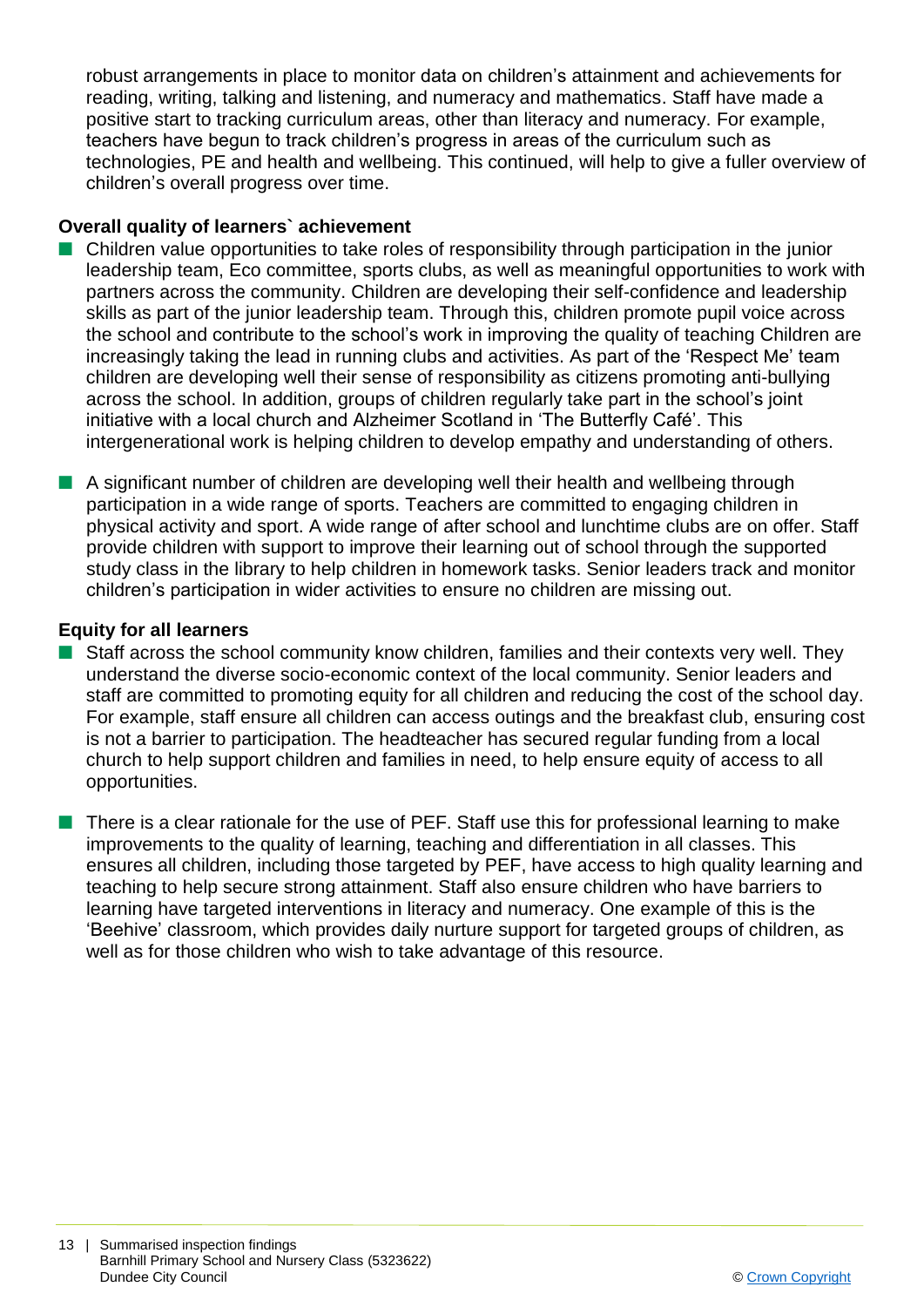#### **School Empowerment**

#### Pupil participation

- Children have a range of ways in which they participate and make decisions about the life and work of the school. They are involved in a range of committees such as the junior leadership team, who have a clear focus on improving learning and teaching. They have been involved in the creation of the Barnhill Curriculum Rationale and the Barnhill Standard for learning and teaching. A significant number of children are involved in the 'Respect Me'; team and they are developing a draft bullying policy.
- 'Feedback Friday' allows a clear focus on involving children in their own learning and reflecting on their own progress. Children regularly share their learning with parents through their toast café, their Scottish afternoon and open afternoons. Children have an opportunity to lead learning at 'The Butterfly Café'. A few children at P6 lead extra-curricular activities for other children.